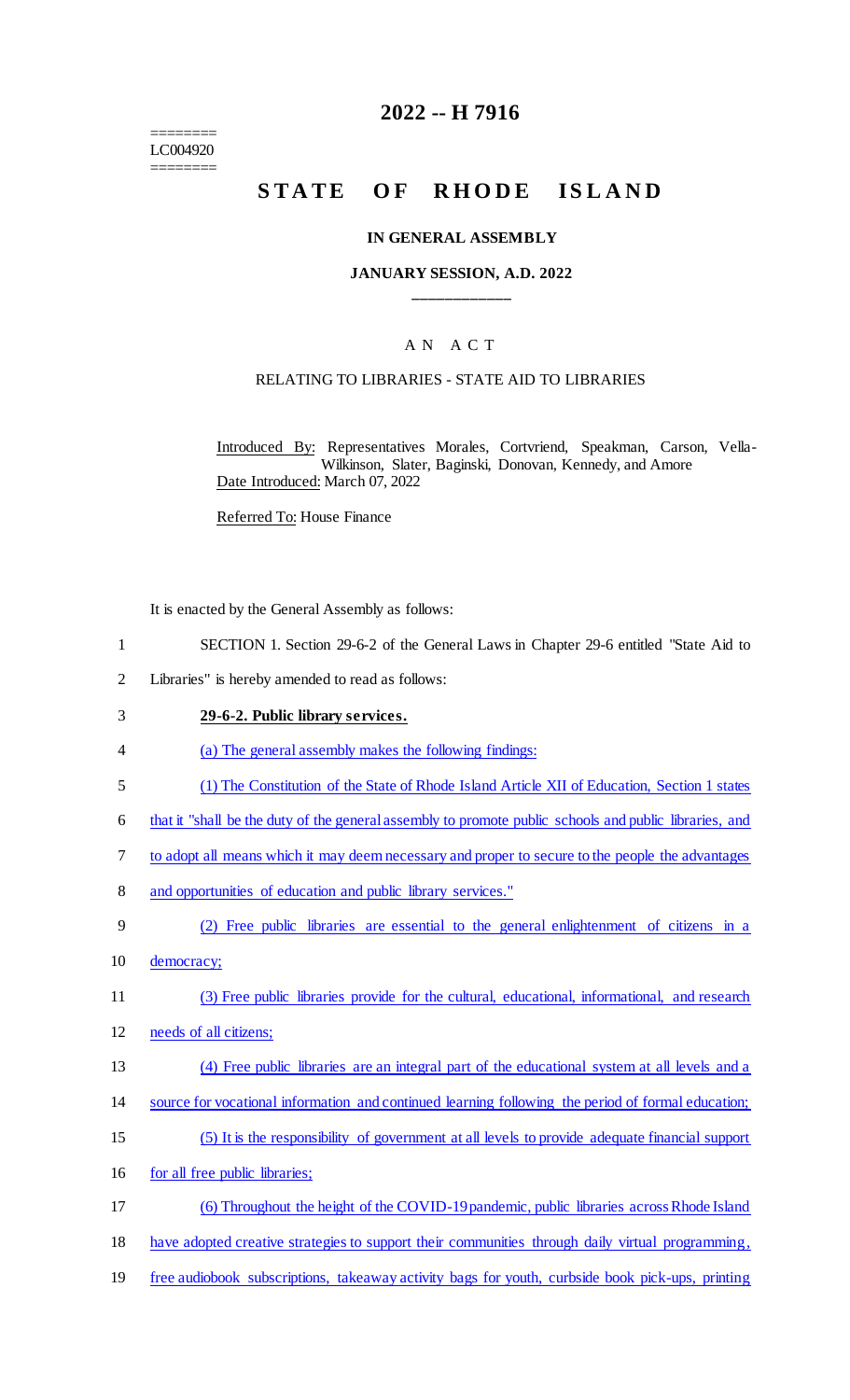1 services, and limited indoor browsing; and

| $\overline{2}$ | (7) The State of Rhode Island has not funded state aid to libraries at the twenty-five percent       |
|----------------|------------------------------------------------------------------------------------------------------|
| 3              | (25%) level prescribed in RIGL § 29-6-2 since fiscal year 2009.                                      |
| $\overline{4}$ | (b) For each city or town, the state's share to support local public library services shall be       |
| 5              | equal to at least twenty-five percent $(25%)$ of both the amount appropriated and expended in the    |
| 6              | second preceding fiscal year by the city or town from local tax revenues and funds from the public   |
| $\tau$         | library's private endowment that supplement the municipal appropriation; provided, however, the      |
| $8\,$          | state in any year shall not be obligated to match any amount from the endowment that exceeds six     |
| $\mathbf{9}$   | percent (6%) of the three-year (3) average market value, calculated at the end of the calendar year, |
| 10             | of the investments in the endowment. The amount of the grant payable to each municipality in any     |
| 11             | year in accordance with this section shall be reduced proportionately in the event that the total of |
| 12             | those grants in any year exceeds the amount appropriated that year for the purposes of this section. |
| 13             | (c) Notwithstanding the provisions of subsection (a) of this section, in fiscal year 2023, the       |
| 14             | state shall pay each city and town a fixed twenty-five percent (25%) of the amount appropriated      |
| 15             | and expended by the city or town in the second preceding fiscal year from local tax revenues and     |
| 16             | from the public library's private endowment that supplement the municipal appropriation for public   |
| 17             | library services. The state may supplement funds from the American Rescue Plan Act State Fiscal      |
| 18             | <b>Recovery Funds.</b>                                                                               |
| 19             | SECTION 2. This act shall take effect upon passage.                                                  |

======== LC004920 ========